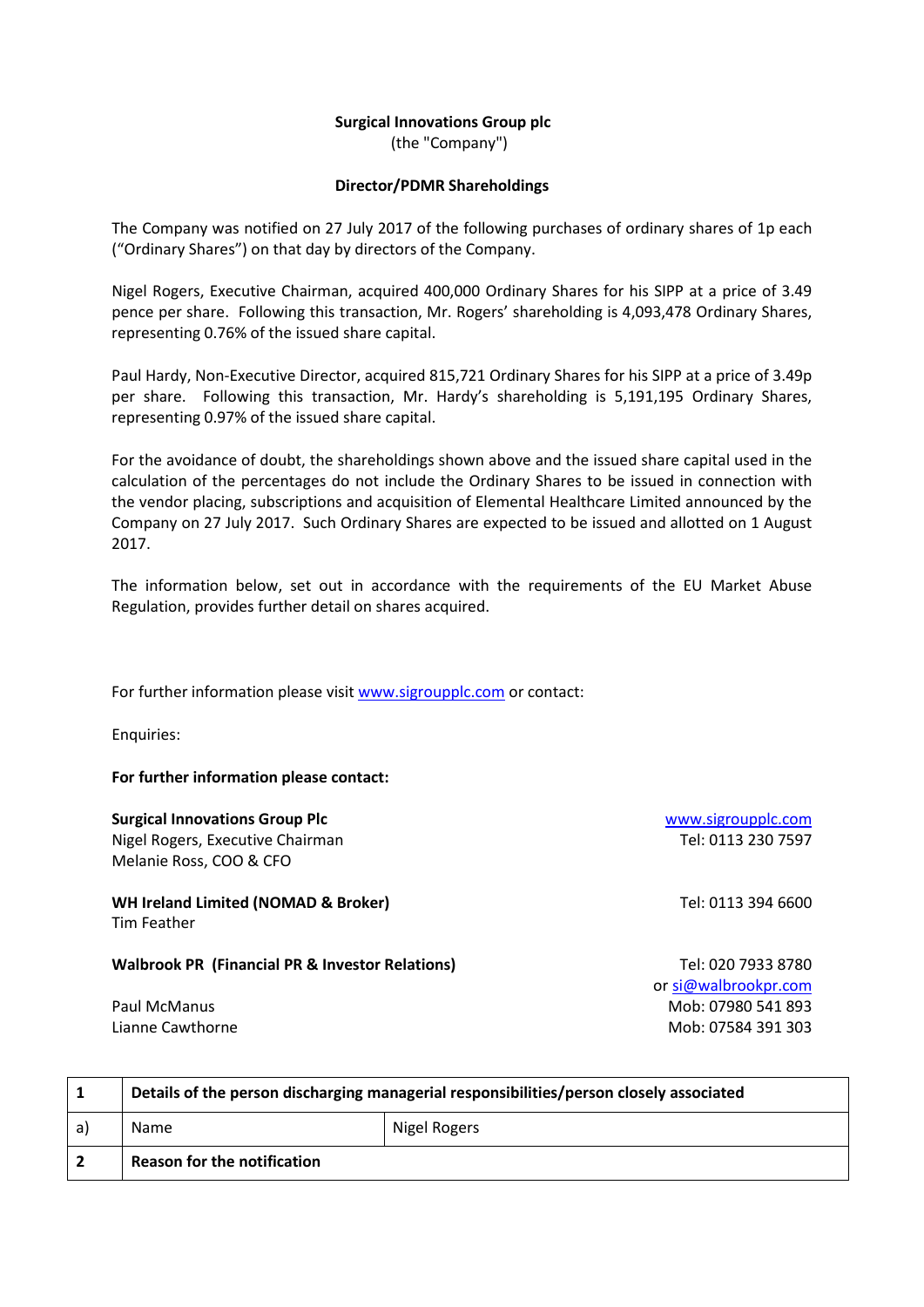| a) | Position/status                                                                                                                                                                                      | Executive Chairman, Surgical Innovations Group plc |           |  |
|----|------------------------------------------------------------------------------------------------------------------------------------------------------------------------------------------------------|----------------------------------------------------|-----------|--|
| b) | Initial notification/ Amendment                                                                                                                                                                      | <b>Initial Notification</b>                        |           |  |
| 3  | Details of the issuer, emission allowance market participant, auction platform,<br>auctioneer or auction monitor                                                                                     |                                                    |           |  |
| a) | Name                                                                                                                                                                                                 | Surgical Innovations Group plc                     |           |  |
| b) | LEI                                                                                                                                                                                                  | 2138004GHGUH3HUZE156                               |           |  |
| 4  | Details of the transaction(s): section to be repeated for (i) each type of instrument; (ii) each type<br>of transaction; (iii) each date; and (iv) each place where transactions have been conducted |                                                    |           |  |
| a) | Description of the financial<br>instrument, type of instrument                                                                                                                                       | Ordinary shares of 1p                              |           |  |
|    | Identification code                                                                                                                                                                                  | GB0004016704                                       |           |  |
| b) | Nature of the transactions                                                                                                                                                                           | Purchase of Ordinary Shares                        |           |  |
| c) | Price(s) and volume(s)                                                                                                                                                                               | Price(s)                                           | Volume(s) |  |
|    |                                                                                                                                                                                                      | 3.49p                                              | 400,000   |  |
| d) | Aggregated information                                                                                                                                                                               |                                                    |           |  |
|    | Aggregated volume<br>Price                                                                                                                                                                           | 400,000<br>£13,960                                 |           |  |
| e) | Date of the transaction                                                                                                                                                                              | 27 July 2017                                       |           |  |
| f) | Place of the transaction                                                                                                                                                                             | London Stock Exchange, AIM                         |           |  |

| $\mathbf{1}$ | Details of the person discharging managerial responsibilities/person closely associated                                                                                                              |                                                        |  |
|--------------|------------------------------------------------------------------------------------------------------------------------------------------------------------------------------------------------------|--------------------------------------------------------|--|
| a)           | Name                                                                                                                                                                                                 | Paul Hardy                                             |  |
| $\mathbf{2}$ | <b>Reason for the notification</b>                                                                                                                                                                   |                                                        |  |
| a)           | Position/status                                                                                                                                                                                      | Non-Executive Director, Surgical Innovations Group plc |  |
| b)           | Initial notification/ Amendment                                                                                                                                                                      | Initial Notification                                   |  |
| 3            | Details of the issuer, emission allowance market participant, auction platform,<br>auctioneer or auction monitor                                                                                     |                                                        |  |
| a)           | <b>Name</b>                                                                                                                                                                                          | Surgical Innovations Group plc                         |  |
| b)           | LEI                                                                                                                                                                                                  | 2138004GHGUH3HUZE156                                   |  |
| 4            | Details of the transaction(s): section to be repeated for (i) each type of instrument; (ii) each type<br>of transaction; (iii) each date; and (iv) each place where transactions have been conducted |                                                        |  |